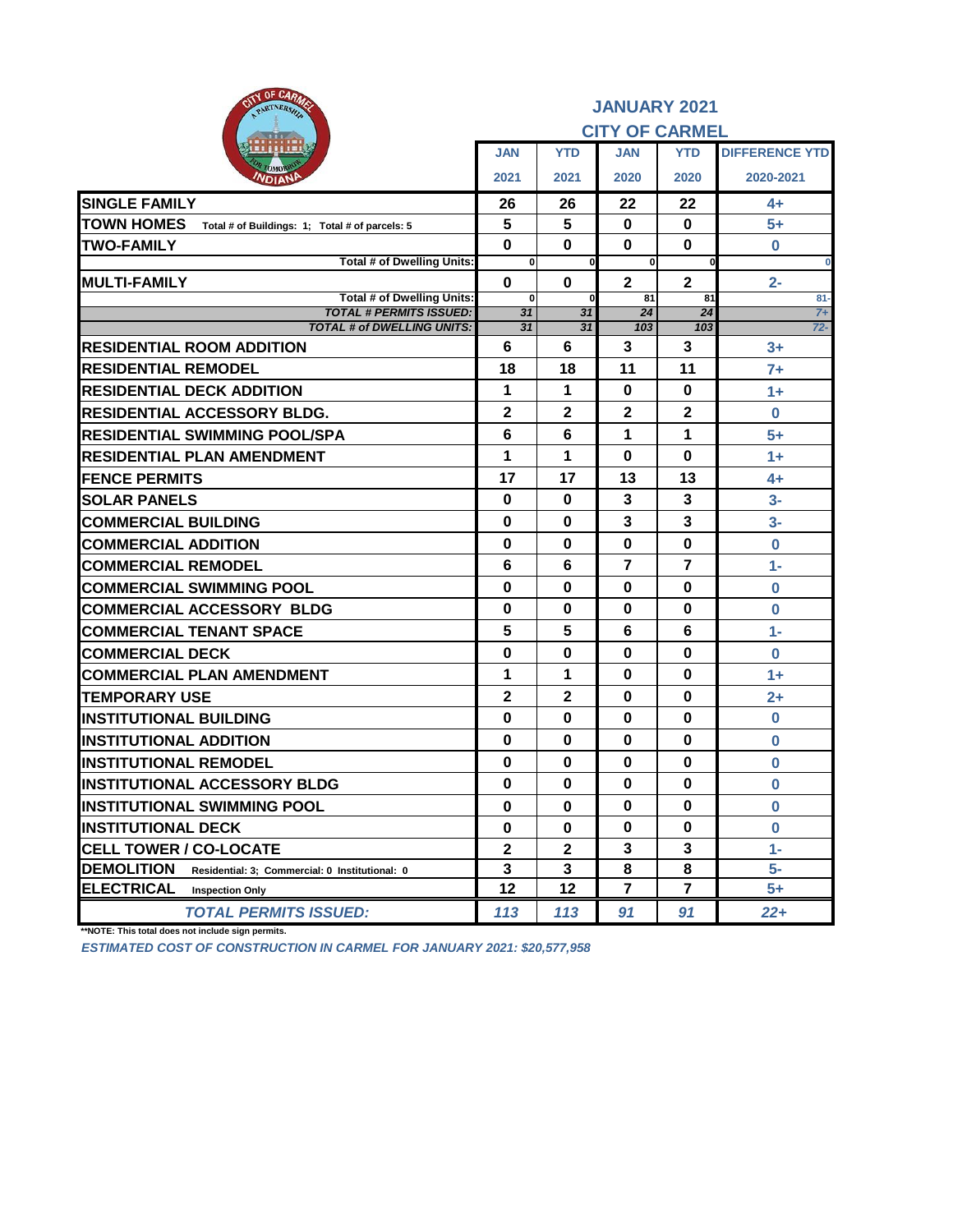### **D.O.C.S. BUILDING PERMIT ACTIVITY JANUARY 2021**

*COMMERCIAL, INSTITUTIONAL, & MULTI-FAMILY - NEW STRUCTURES, ACCESSORY BUILDINGS, ADDITIONS, TENANT FINISHES, REMODELS, POOLS, DECKS (Institutional includes churches, schools & public libraries)*

#### *Type of Construction \_\_\_\_\_\_\_ Total Permits Issued*

## **PERMITS ISSUED**

#### **COMMERCIAL TENANT FINISH / REMODEL:…………..…….……...……..........................................................................................................6**

- *● Solidcore, 14311 Clay Terrace Blvd. #120*
- *● Little Village Pediatrics, 12740 Meeting House Rd.*
- *● Wahlburgers, 1200 S. Rangeline Rd. #120*
- *● Windsor Wealth Management, 500 E. 96th St. #450*
- *● CNO, 535 College Dr.*
- *● Revolution Marketing, 9801 Mayflower Park*

## **COMMERCIAL CERTIFICATES OF OCCUPANCY ISSUED**

#### **COMMERCIAL NEW STRUCTURE:…………..……………..…….……………………….......................................................................................1** *● Link Office Suites, 10255 Commerce Dr.*

### **COMMERCIAL TENANT FINISH / REMODEL:……………..…….……………………….......................................................................................5**

*● Brazus Ophthalmology, 13250 Hazel Dell Parkway*

- *● Tide Cleaners, 2810 E. 116th St.*
- *● Common Area Remodel, 11555 N. Meridian St.*
- *● Merchants Bank HQ, 410 Monon Blvd.*
- *● Monterey Grill, 110 W. Main St. #135*

### **D.O.C.S. BUILDING & SIGN ACTIVITY BY YEAR**

|                                              | <b>JAN 2021</b> | <b>JAN 2020</b> | <b>JAN 2019</b> | <b>JAN 2018</b> | <b>JAN 2017</b> |
|----------------------------------------------|-----------------|-----------------|-----------------|-----------------|-----------------|
| <b>TOTAL BUILDING PERMITS ISSUED:</b>        | 113             | 91              | 87              | 88              | 86              |
| <b>TOTAL FENCE PERMITS ISSUED:</b>           |                 | 13              | 5               |                 | --              |
| <b>TOTAL SIGN PERMITS:</b>                   | 25              | 35              | 25              | 17              | 25              |
| <b>TOTAL PUBLIC EVENT BANNERS:</b>           |                 |                 | 6               | 11              | 6               |
| <b>BUILDING INSPECTIONS PERFORMED:</b>       | 417             | 448             | 444             | 377             | 438             |
| <b>BUILDING PLAN REVIEWS:</b>                | 86              | 56              | 64              | 66              | 85              |
| <b>PUBLIC REQUEST FOR INFORMATION (RFI):</b> | 51              | 47              | 15              | 74              | 41              |

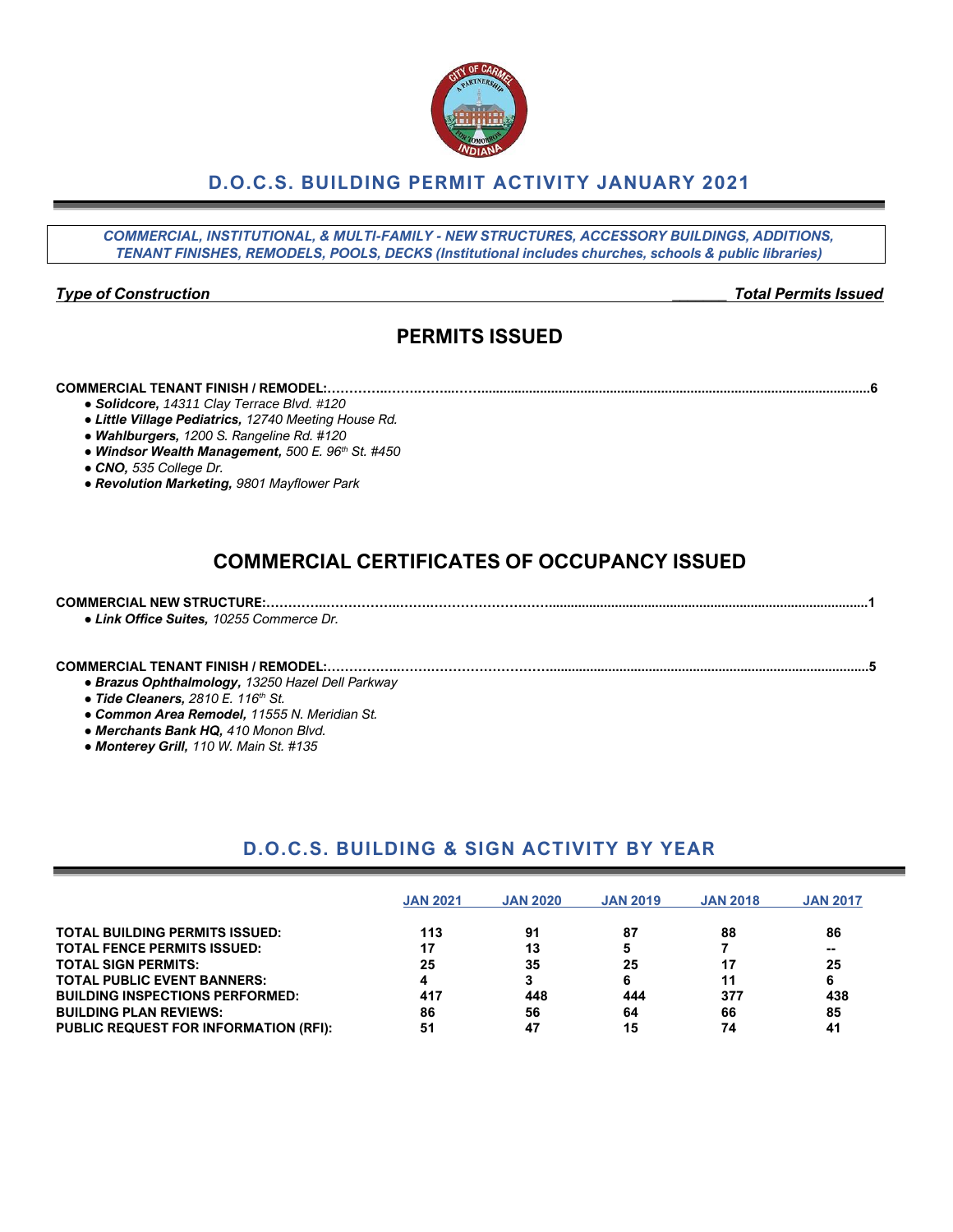

# **D.O.C.S. CODE ENFORCEMENT ACTIVITY JANUARY 2021**

### *CODE ENFORCEMENT TASK REPORT SUMMARY FOR JANUARY 2021*

| <b>COMPLAINTS RECEIVED</b> | <b>TOTAL:</b> |                          | <b>INSPECTION STATISTICS</b> |               |  |  |  |  |
|----------------------------|---------------|--------------------------|------------------------------|---------------|--|--|--|--|
| EMAIL                      | 3             | <b>NEW CASES</b>         |                              |               |  |  |  |  |
| "MY CARMEL" APP            | 4             | INITIAL INSPECTIONS      | 73                           |               |  |  |  |  |
| <b>PHONE</b>               |               | ABATEMENT                |                              |               |  |  |  |  |
| <b>REFERRAL</b>            | 0             | INITIAL VIOLATION NOTICE | 48                           |               |  |  |  |  |
| <b>STAFF</b>               | 61            |                          | <b>RE-INSPECTIONS</b>        |               |  |  |  |  |
| <b>WALK-IN</b>             | 0             |                          | CLOSED CASES                 |               |  |  |  |  |
| <b>INSPECTIONS BY AREA</b> | <b>WEST</b>   | <b>CENTRAL</b>           | <b>EAST</b>                  | <b>TOTAL:</b> |  |  |  |  |
| <b>NEW CASES</b>           | 9             | 45                       | 21                           | 75            |  |  |  |  |
| INITIAL INSPECTIONS        | 6             | 45                       | 22                           | 73            |  |  |  |  |
| <b>RE-INSPECTIONS</b>      | 15            | 85                       | 93                           | 193           |  |  |  |  |
| <b>CLOSED CASES</b>        | 8             | 48                       | 28<br>84                     |               |  |  |  |  |

*CODE ENFORCEMENT MONTHLY REPORT FOR JANUARY 2021*

| <b>TYPE OF COMPLAINT/VIOLATION</b> | <b>NEW CASES</b> | <b>TYPE OF COMPLAINT/VIOLATION</b> | <b>NEW CASES</b> |
|------------------------------------|------------------|------------------------------------|------------------|
| <b>BUILDING CODE VIOLATIONS</b>    | 2                | PROPERTY MAINTENANCE               | 8                |
| <b>COMMERCIAL VEHICLE</b>          | 3                | RECREATIONAL VEHICLE               |                  |
| <b>DUMPSTER</b>                    |                  | RIGHT-OF-WAY OBSTRUCTION           | 0                |
| <b>FARM ANIMALS</b>                |                  | <b>SIDEWALK</b>                    | 0                |
| <b>FENCE VIOLATION</b>             | $\Omega$         | <b>SIGNS</b>                       | 100              |
| <b>GRASS OR WEEDS</b>              | $\Omega$         | TRASH/DEBRIS                       | 29               |
| <b>HOME OCCUPATION</b>             | 0                | UNSAFE BUILDING                    | 0                |
| NOISE REGULATIONS                  | $\Omega$         | <b>JUNK VEHICLE</b>                | 5                |
| <b>OPEN AND ABANDONED</b>          | $\Omega$         | ZONING USE VIOLATIONS              |                  |
| <b>OUTDOOR STORAGE</b>             | 15               | SNOW AND ICF REMOVAL               | 0                |
| PARKING IN LAWN/GREENBELT          | 10               | <b>OTHER</b>                       |                  |
|                                    |                  | <b>TOTAL</b>                       | 178              |

*FORECLOSURE MONITORING SUMMARY FOR JANUARY 2021*

| <b>COMPLAINTS RECEIVED</b> | <b>TOTAL:</b> |
|----------------------------|---------------|
| NEW CASES                  | 2             |
| INITIAL INSPECTIONS        | 2             |
| ABATEMENT                  | O             |
| INITIAL VIOLATION NOTICE   | ი             |
| RE-INSPECTIONS             | 6             |
| CLOSED CASES               | n             |
|                            |               |

| <b>FORECLOSURE STATISTICS</b> | <b>WEST</b> | <b>CENTRAL</b> | <b>EAST</b> | <b>TOTAL:</b> |
|-------------------------------|-------------|----------------|-------------|---------------|
| <b>NEW CASES</b>              |             |                |             |               |
| INITIAL INSPECTIONS           |             |                |             |               |
| <b>RE-INSPECTIONS</b>         |             |                |             | 6             |
| <b>CLOSED CASES</b>           |             |                |             |               |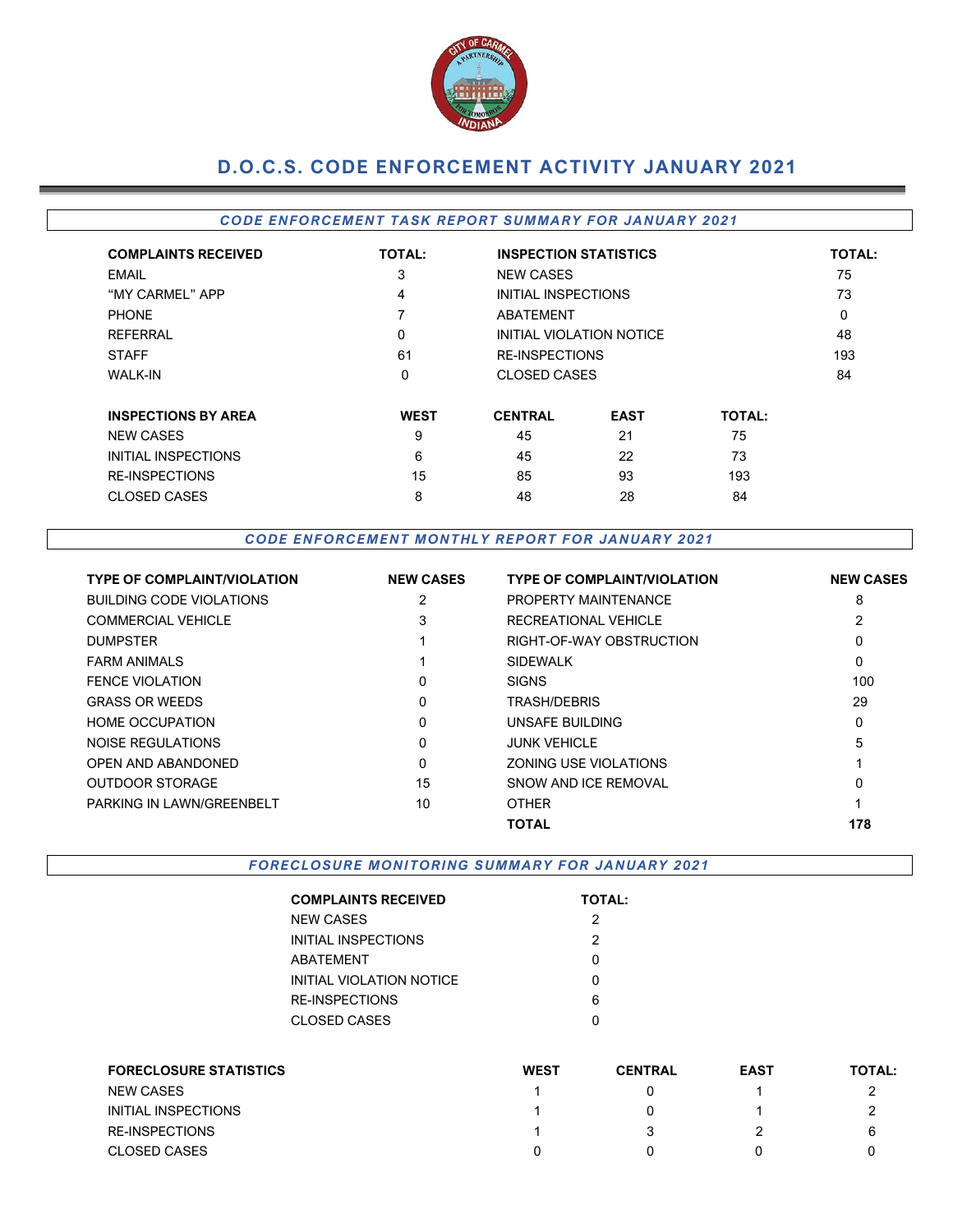## **DEPARTMENT OF COMMUNITY SERVICES INCOME REPORT JANUARY 1-31, 2021**



| <b>TRANSACTION TYPE:</b>                                                     | <b>TRANSACTIONS:</b> | <b>AMOUNT:</b>                 |
|------------------------------------------------------------------------------|----------------------|--------------------------------|
| BUILDING PERMITS: [Includes the fee for full Certificate of Occupancy (C/O)] | 92                   | \$<br>92,123.21                |
| <b>DEMOLITION PERMITS:</b>                                                   | 3                    | \$<br>552.00                   |
| <b>LATE FEES:</b>                                                            | 1                    | \$<br>751.00                   |
| RE-INSPECTION, ADDITIONAL INSPECTION, AND/OR TEMP C/O:                       | 27                   | \$<br>4,894.75                 |
| PLAN AMENDMENT: (Commercial / Institutional)                                 | 1                    | \$<br>371.00                   |
| <b>PLAN AMENDMENT: (Residential)</b>                                         | 0                    | \$                             |
| <b>SPECIAL EVENT PERMITS:</b>                                                | 0                    | \$                             |
| TEMPORARY USE PERMITS/EXTENSIONS:                                            | 0                    | \$                             |
| <b>APPEALS:</b>                                                              | $\Omega$             | \$                             |
| <b>FENCE PERMITS:</b>                                                        | 14                   | \$<br>742.00                   |
| FENCE LIABILITY WAIVER: (Paid to Hamilton County)                            | 11                   | \$<br>308.00                   |
| <b>ABATEMENT:</b>                                                            | 0                    | \$                             |
| <b>ADLS:</b>                                                                 | 1                    | \$<br>1,128.00                 |
| <b>ADLS AMENDMENT:</b>                                                       | 2                    | \$<br>1,512.00                 |
| <b>COMMITMENT AMENDMENT:</b>                                                 | 0                    | \$                             |
| <b>DEVELOPMENT PLAN:</b>                                                     | 1                    | \$<br>1,422.00                 |
| <b>DEVELOPMENT PLAN AMENDMENT:</b>                                           | 1                    | \$<br>1,680.72                 |
| <b>HPR REVIEW:</b>                                                           | 0                    | \$                             |
| <b>ORDINANCE AMENDMENT:</b>                                                  | 0                    | \$                             |
| <b>PLAT VACATE:</b>                                                          | 0                    | \$                             |
| <b>PRIMARY PLAT:</b>                                                         | 0                    | \$                             |
| <b>PRIMARY PLAT AMENDMENT:</b>                                               | 0                    | \$<br>٠                        |
| <b>PUD ORDINANCES:</b>                                                       | 0                    | \$                             |
| <b>REZONE:</b>                                                               | 0                    | \$                             |
| <b>ADDITIONAL WAIVER:</b>                                                    | 0                    | \$                             |
| <b>SDR SITE PLAN REVIEW:</b>                                                 | 1                    | \$<br>179.00                   |
| <b>SECONDARY PLAT/REPLAT:</b>                                                | $\overline{2}$       | \$<br>298.00                   |
| <b>SUBDIVISION WAIVER:</b>                                                   | 0                    | \$                             |
| <b>MISC. ZONING WAIVER:</b>                                                  | 3                    | \$<br>2,172.00                 |
| <b>TAC ONLY:</b>                                                             | 0                    | \$                             |
| <b>DEVELOPMENT STANDARDS VARIANCE:</b>                                       | 11                   | \$<br>7,765.00                 |
| <b>HEARING OFFICER REVIEW:</b>                                               | 4                    | \$<br>1,224.00                 |
| <b>SPECIAL EXCEPTION VARIANCE:</b>                                           | 0                    | \$<br>$\overline{\phantom{a}}$ |
| <b>SPECIAL USES:</b> (Includes Special Use Amendments)                       | 0                    | \$                             |
| <b>USE VARIANCE:</b>                                                         | $\mathbf{1}$         | \$<br>3,756.00                 |
| <b>SIGN PERMITS:</b>                                                         | 11                   | \$<br>2,704.76                 |
| <b>ZONING DETAILS/LETTER:</b>                                                | 3                    | \$<br>327.00                   |
| <b>PARK &amp; RECREATION IMPACT FEE (PRIF):</b>                              | 29                   | \$<br>122,478.00               |
| <b>TOTALS:</b>                                                               |                      |                                |
| <b>GENERAL FUND #101:</b>                                                    |                      | \$<br>123,910.44               |
| <b>PRIF ACCOUNT #106:</b>                                                    |                      | \$<br>101,674.00               |
| <b>PRIF ACCOUNT # 902:</b>                                                   |                      | \$<br>20,804.00                |
| <b>UTILITY FEES: (Sewer/Water permits)</b>                                   |                      | \$<br>115,672.00               |
| <b>TOTAL DEPOSIT:</b>                                                        |                      | \$<br>362,060.44               |
| Last Month's General Fund Deposit:                                           |                      | 124,213.39<br>\$               |
| <b>Last Month's Total Deposit:</b>                                           |                      | \$<br>302,400.39               |

**NOTE: Receipts were deposited for 21 business days this month.**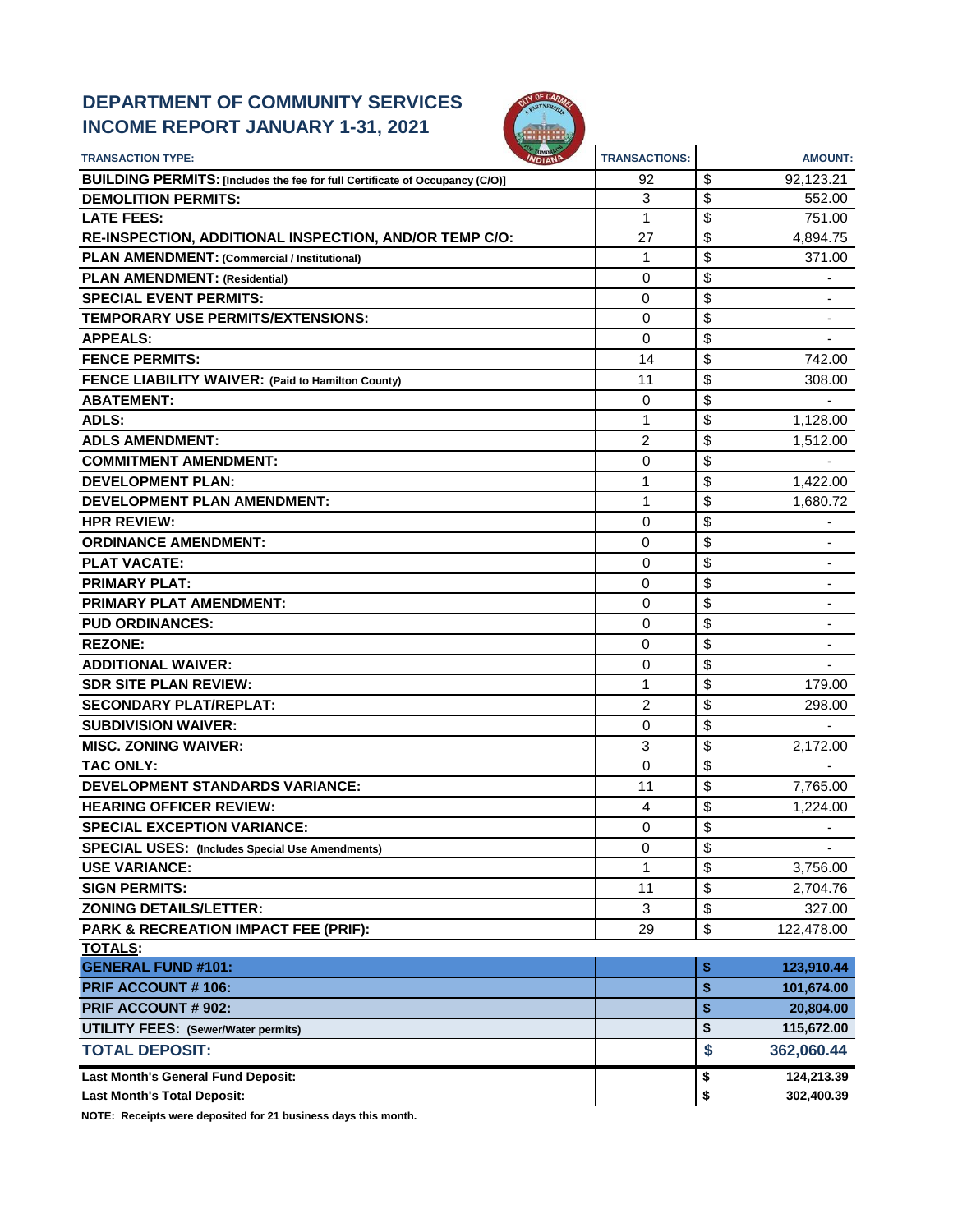### **City of Carmel Monthly Permits Issued 1/1/2021 - 1/31/2021**

**Page 1**

#### Date: 2/1/2021

|                    | <b>Status</b> | Permit NO    | Lot    | Subdivision                    | Property Address                          | Permit Type Description | Estimated      | Sq Ft<br><b>Contact Name</b>                           | <b>Contact Address</b>              | Contact City, State Zip | Property Owner (as listed per applicant) | Owner Address                   | Owner City, State Zip    |
|--------------------|---------------|--------------|--------|--------------------------------|-------------------------------------------|-------------------------|----------------|--------------------------------------------------------|-------------------------------------|-------------------------|------------------------------------------|---------------------------------|--------------------------|
|                    |               |              |        |                                |                                           |                         | Cost of        |                                                        |                                     |                         |                                          |                                 |                          |
| Date               |               |              |        |                                |                                           |                         | Construction   |                                                        |                                     |                         |                                          |                                 |                          |
|                    |               |              |        |                                |                                           |                         |                |                                                        |                                     |                         |                                          |                                 |                          |
| 1/4/2021           | <b>ISSUED</b> | B-2020-01220 | 1325   | <b>VILLAGE OF WESTCLAY</b>     | 2575 HARLESTON ST, CARMEL, 46032          | <b>RES - TWNHOUSE</b>   | \$201,000.00   | $2,050,00$ Onyx and East, LLC                          | 1828 Central Avenue, STE 100        | Indianapolis, IN 46202  | Onyx and East, LLC                       | 1828 Central Avenue, STE 100    | Indianapolis, IN 46202   |
|                    | ISSUED        | B-2020-01217 | 1322   | <b>VILLAGE OF WESTCLAY</b>     | 2581 HARLESTON ST, CARMEL, 46032          | <b>RES - TWNHOUSE</b>   | \$201,000.00   | 2,050,00 Onyx and East, LLC                            | 1828 Central Avenue, STE 100        | Indianapolis, IN 46202  | Onyx and East, LLC                       | 1828 Central Avenue, STE 100    | Indianapolis, IN 46202   |
|                    | ISSUED        | B-2021-00001 |        | <b>GLENWOOD</b>                | 3210 E 104TH ST, CARMEL, 46033            | <b>RES - ELECTRICAL</b> |                | Ken Thiergartner                                       | 2133 Emerald Pines Lane             | Westfield, IN 46074     | Robert Rosen                             | 3210 East 104th Street          | Carmel, In 46033         |
|                    | ISSUED        | B-2020-01218 | 1323   | VILLAGE OF WESTCLAY            | 2579 HARLESTON ST, CARMEL, 46032          | <b>RES - TWNHOUSE</b>   | \$201,000.00   | $2,050,00$ Onyx and East, LLC                          | 1828 Central Avenue, STE 100        | Indianapolis, IN 46202  | Onyx and East, LLC                       | 1828 Central Avenue, STE 100    | Indianapolis, IN 46202   |
|                    | ISSUED        | B-2020-01353 | 214    | <b>VILLAGE OF WESTCLAY</b>     | 1741 BEAUFAIN ST, CARMEL, 46032           | <b>RES - REMODEL</b>    | \$86,573.38    | 320.00 Katherine Martin J.L. Fox. Inc.                 | 4624 N Keystone Ave                 | Indianapolis, IN 46205  | Kevin & Trish Slosman                    | 1741 Beaufain St                | Carmel, IN 46032         |
|                    | ISSUED        | B-2020-01221 | 1326   | <b>VILLAGE OF WESTCLAY</b>     | 2573 HARLESTON ST, CARMEL, 46032          | <b>RES - TWNHOUSE</b>   | \$201,000.00   | $2.050.00$ Onyx and East, LLC                          | 1828 Central Avenue, STE 100        | Indianapolis, IN 46202  | Onyx and East, LLC                       | 1828 Central Avenue, STE 100    | Indianapolis, IN 46202   |
|                    | ISSUED        | B-2020-01269 |        | <b>LONG BRANCH ESTATES</b>     | 3724 CASTLE ROCK DR, ZIO, 46077           | <b>RES - REMODEL</b>    | \$126,000.00   | 597.00 hamilton homes                                  | 8501 Bash rd                        | INDY, IN 46250          | shafer                                   | 3724 castle rock drive          |                          |
|                    | ISSUED        | B-2020-01219 |        | <b>VILLAGE OF WESTCLAY</b>     | 2577 HARLESTON ST, CARMEL, 46032          |                         |                |                                                        | 1828 Central Avenue, STE 100        |                         | Onyx and East, LLC                       | 1828 Central Avenue, STE 100    | Indianapolis, IN 46202   |
|                    |               |              | 1324   |                                |                                           | <b>RES - TWNHOUSE</b>   | \$201,000.00   | 2,050,00 Onyx and East, LLC                            |                                     | Indianapolis, IN 46202  |                                          |                                 |                          |
| 1/5/2021           | <b>ISSUED</b> | B-2020-01356 |        | <b>HENRY ROBERTS</b>           | 120 1ST AVE NW, CARMEL, 46032             | <b>RES - SGNLFAM</b>    | \$862,818.00   | 4,916.00 Old Town Design Group                         | 1132 S. Rangeline Rd. Suite 200     | Carmel, IN 46032        | Jeremi and Gomathi Jermakowicz           | 350 Monon Blvd, Unit 416        | Carmel, IN 46032         |
|                    | ISSUED        | B-2020-00985 | 58     | PRESERVE AT BEAR CREEK, THE    | 4460 EVERGREEN TRL, CAR, 46074            | <b>RES - ADDITION</b>   | \$30,000.00    | 400.00 Summit Construction & Remodeling LLC            | 17112 Towne Rd                      | Westfield, IN 46074     | Jason Chambers                           | 4460 Evergreen Trail            | Carmel, IN 46074         |
|                    | ISSUED        | B-2020-01139 | Pt 153 | <b>WILLIAMSON RUN</b>          | 10323 POWER DR, CARMEL, 46033             | <b>RES - REMODEL</b>    | \$4,000.00     | 210.00 Todd Surinak                                    |                                     |                         | Jamie Blake                              | 10323 Power Drive               |                          |
|                    | <b>ISSUED</b> | B-2020-01259 | 559.   | VILLAGE OF WESTCLAY            | 2396 GLEBE ST, CARMEL, 46032              | <b>RES - REMODEL</b>    | \$100,000.00   | 1,650.00 The Property District, LLC                    | 4000 W. 106th Street, Suite 125-404 | Carmel, IN 46032        | Cory & Jackie Phillips                   | 2396 Glebe Street               | Carmel, IN 46032         |
|                    | ISSUED        | B-2020-01342 |        | CARMEL DEVELOPMENT II          | 1200 S RANGELINE RD #120, CARMEL, 46032   | COMM - NWTENFIN         | \$575,000.00   | 3,689.00 Marino Construction Group                     | P.0.Box 1706                        | Key West, FL 33041      | NOVO Development Group                   | 1215 S. Rangeline Rd.           | Key West, IN 46032       |
|                    |               |              |        | SUBDIVISION                    |                                           |                         |                |                                                        |                                     |                         |                                          |                                 |                          |
|                    | ISSUED        | B-2020-01355 |        | C W WEIDLERS                   | 641 IST AVE NE, CARMEL, 46032             | <b>RES - SGNLFAM</b>    | \$876,343.00   | 4,504.00 Old Town Design Group                         | 1132 S. Rangeline Rd. Suite 200     | Carmel, IN 46032        | Mark and Kimberly Howell                 | 141 Monon Blvd                  | Carmel, IN 46032         |
| 1/6/2021           | SSUED         | B-2020-01267 |        | <b>GRAMERCY WEST</b>           | 576 LAGERFIELD DR, CARMEL, 46032          | RES - SGNLFAM           | \$260,000.00   | 2,128.00 David Weekley Homes                           | 9310 N. Meridian Suite 100          | Indianapolis, IN 46260  | Weekley Homes LLC                        | 1111 North Post Oak Rd          | <b>Iuston</b> , TX 77055 |
|                    | ISSUED        | B-2020-01346 |        | WOODSIDE AT WEST CLAY          | 13612 WOODSIDE HOLLOW DR, CARMEL,         | RES - SGNLFAM           | \$450,000.00   | 2,907.00 David Weekley Homes                           | 9310 N Meridiian Street STE 100     | Indianapolis, IN 46260  | Weekley Homes LLC                        | 9310 N Meridiian Street STE 100 | Indianapolis, IN 46260   |
|                    |               |              |        |                                |                                           |                         |                |                                                        |                                     |                         |                                          |                                 |                          |
|                    | ISSUED        | B-2020-01291 |        | SPRINGMILL STREAMS             | 13001 BRIGHTON LN, CAR, 46032             | <b>RES-POOL</b>         | \$158,040.00   | 2,300,00 Blue Haven Pools                              | Po Box 562                          | Lebanon, IN 46052       | Jim Litten                               | 13001 Brighton Lane             | Carmel, IN 46032         |
|                    |               |              | 213    | <b>BROOKSHIRE PINES</b>        |                                           |                         |                |                                                        |                                     |                         |                                          |                                 |                          |
|                    | ISSUED        | B-2020-01260 |        |                                | 12722 CHARING CROSS RD, CARMEL, 46033     | <b>RES - ADDITION</b>   | \$35,000.00    | 288.00 Centennial Construction & Remodeling Services,  | 940 3rd Ave SW                      | Carmel, IN 46032        | Norm & Carol Wewetzer                    | 12722 Charring Cross Road       | Carmel, IN 46033         |
|                    |               |              |        |                                |                                           |                         |                |                                                        |                                     |                         |                                          |                                 |                          |
|                    | ISSUED        | B-2020-01273 |        | <b>ALBANY PLACE</b>            | 3566 ORMOND AVE, CAR, 46074               | <b>RES - SGNLFAM</b>    | \$495,000.00   | 7,040.00 Drees premiere Homes                          | 900 E 96th St                       | Indianapolis, IN 46240  | Drees Premiere Homes                     | 900 E 96th St                   | Indianapolis, IN 46240   |
|                    | ISSUED        | B-2020-01325 | 23     | HAMLET AT JACKSONS GRANT,      | 12075 SIGILLARY WAY, CARMEL, 46032        | RES - SGNLFAM           | \$800,000.00   | 3,508.00 Todd Williams                                 | 4631 Lisborn Dr.                    | Carmel, IN 46033        | <b>Todd Williams</b>                     | 4631 Lisborn Dr.                | Carmel, IN 46033         |
|                    |               |              |        |                                |                                           |                         |                |                                                        |                                     |                         |                                          |                                 |                          |
|                    | ISSUED        | B-2020-01261 | 189    | VILLAGE OF MOUNT CARMEL        | 14361 COLBY CT, CARMEL, 46032             | <b>RES - ADDITION</b>   | \$40,000.00    | 288.00 Centennial Construction & Remodeling, Services, | 940 3rd Ave SW                      | Carmel, IN 46032        | Pete & Dawn Richason                     | 14361 Colby Ct                  | Carmel, IN 46032         |
|                    |               |              |        |                                |                                           |                         |                |                                                        |                                     |                         |                                          |                                 |                          |
|                    | ISSUED        | B-2020-01308 |        | <b>GRAMERCY WEST</b>           | 863 TEMPLETON DR, CARMEL, 46032           | <b>RES - SGNLFAM</b>    | \$291,200.00   | 2,571.00 David Weekley Homes                           | 9310 N. Meridian Suite 100          | Indianapolis, IN 46260  | Weekley Homes LLC                        | 1111 N Post Oak Rd              | Houston, TX 77055        |
|                    | ISSUED        | B-2020-01210 |        | <b>OVERBROOK FARMS</b>         | 3753 DUNELLEN CIR, CAR, 46074             | RES - DECK              | \$43,749.00    | 400.00 John Hile                                       | 1544 Harrison Dr.                   | Greenwood, IN 46143     | <b>TJ</b> Wright                         | 3753 Dunellen Cir               | Carmel, IN 46074         |
|                    | ISSUED        | B-2020-01246 | 220    | JACKSONS GRANT ON WILLIAMS     | 524 ELLIOT CREEK DR, CAR, 46032           | RES - SGNLFAM           | \$850,000.00   | 4,431.00 Todd Williams                                 | 4631 Lisborn Dr.                    | Carmel, IN 46033        | Todd Williams                            | 4631 Lisborn Dr.                | Carmel, IN 46033         |
|                    |               |              |        | CREEK                          |                                           |                         |                |                                                        |                                     |                         |                                          |                                 |                          |
|                    | ISSUED        | B-2020-01285 |        | <b>GRAMERCY WEST</b>           | 592 LAGERFIELD DR, CARMEL, 46032          | RES - SGNLFAM           | \$263,200.00   | 2,213.00 David Weekley Homes                           | 9310 N. Meridian Suite 100          | Indianapolis, IN 46260  | Weeklev Homes LLC                        | 111 N Post Oak Rd               | Iouston, TX 77055        |
| 1/7/2021           | ISSUED        | B-2021-00017 |        | <b>FOSTER GROVE</b>            | 13160 ABBOTS PL, CARMEL, 46033            | <b>RES - ELECTRICAL</b> |                | Vincent Fink                                           | 741 Colonial Way                    | Greenwood, IN 46142     | Jennifer Chavez                          | 13160 Abbots Pl.                | Carmel, IN 46033         |
|                    |               |              |        |                                |                                           |                         |                |                                                        |                                     |                         |                                          |                                 |                          |
|                    | ISSUED        | F-2021-00005 |        | <b>BROOKSHIRE</b>              | 12080 SOMERSET WAY E, CAR, 46033          | <b>FENCE - NEW</b>      |                | Randal D Miller                                        | 12080 Somerset Way East             | Carmel, IN 46033        |                                          |                                 |                          |
| 1/8/2021           | <b>ISSUED</b> | B-2020-01315 |        |                                | 4100 W 141ST ST, CAR, 46074               | RES - DEMO              |                | Jim Arthur                                             | 5780 E 25th Street                  | Indianapolis, IN 46218  | Lennar                                   | 11555 N Meridian St, Suite 400  | Carmel, IN 46032         |
|                    | ISSUED        | B-2020-01224 |        |                                | 3320 SHELBORNE WOODS PKY                  | <b>RES - POOL</b>       | \$88,000.00    | 1,012.00 James Meyers Construction LLC                 | 140 E. 161 street                   | Westfield, IN 46074     | Melissa Wonser                           | 3320 Shelbourne Woods Pkwy      | Carmel, IN 46032         |
|                    | ISSUED        | B-2020-01319 |        | <b>SPRINGMILL RIDGI</b>        | 12959 PORTSMOUTH DR, CAR, 46032           | <b>RES - ACCSTRCT</b>   | \$30,000.00    | 352.00 Concetta Scott                                  | 11010 E 156th St                    | Noblesville, IN 46060   | Craig & Nichole Gralia                   | 12959 Portsmouth Drive          | Carmel, in 46032         |
|                    | ISSUED        | F-2020-00426 |        | <b>BRIGHTON WOODS</b>          | 11937 EASTWICK CIR, CARMEL, 46033         | <b>FENCE - NEW</b>      |                | Stonycreek Fence Company                               | 4740 W. 300 S.                      | Anderson, IN 46011      | Larry Patterson                          | 11937 Eastwick Cir              | Carmel, IN 46033         |
|                    | <b>ISSUED</b> | B-2020-01343 |        |                                | 13326 WEST RD, CARMEL, 46074              | RES - DEMO              |                | Jim Zoellner                                           | 5546 Station Hill Dr                | Avon, IN 46123          | <b>Skeets James</b>                      | 13326 West Rd                   | Carmel, IN 46074         |
|                    | <b>ISSUED</b> | B-2020-01230 |        | <b>LYNNWOOD</b>                | 12564 SCOTTISH BND, CARMEL, 46033         | <b>RES - ADDITION</b>   | \$250,000.00   | 184.00 Steve Gray                                      | 7111 Fremont Court                  | INDY, IN 46256          | Doug and Emily Winters                   | 12564 Scottish Bend Drive       | Carmel, IN 46033         |
|                    | ISSUED        | F-2021-00001 |        | WINDPOINTE                     | 12007 WINDPOINTE PASS, CARMEL, 46033      | <b>FENCE - NEW</b>      |                | North Indy Fence Company                               | 3499 Conner Street                  | Noblesville, IN 46060   | Tom Hosack                               | 12007 Windpointe Pass           | Carmel, IN 46033         |
|                    | <b>ISSUED</b> | B-2020-01363 |        |                                | 500 E 96TH ST #450, INDIANAPOLIS, 46240   | <b>COMM - REMODEL</b>   | \$75,000.00    | 1,200.00 Marz Construction Company LLC                 | 26135 Anthony Road                  | Arcadia, IN 46030       | Strategic Capitol Partners               | 600 E. 96th Street, Suite 150   | Indianapolis, IN 46240   |
|                    | ISSUED        | B-2020-01306 |        |                                | 14311 CLAY TERRACE BLVD, #120, CAR, 46032 |                         |                |                                                        | P.O. Box 930187                     | Verona, WI 53593        |                                          |                                 | Indianapolis, IN 46204   |
|                    |               |              |        |                                |                                           | <b>COMM - REMODEI</b>   | \$225,000.00   | 2,138.00 KSW Construction Corp.                        |                                     |                         | Washington Prime Group                   | 111 Monument Circle, Suite 3500 |                          |
|                    | ISSUED        | B-2020-01265 |        | <b>GRAMERCY WEST</b>           | 883 TEMPLETON DR, CARMEL, 46032           | <b>RES - SGNLFAM</b>    | \$296,000.00   | 2.777.00 David Weekley Homes                           | 9310 N. Meridian Suite 100          | Indianapolis, IN 46260  | <b>Weekley Homes LLC</b>                 | 1111 North Meridian Street      | Houston, TX 77055        |
| 1/11/2021 ISSUED   |               | B-2020-01272 |        | <b>BRIAR LANE ESTATES</b>      | 3432 BRIDGER DR, CARMEL, 46033            | <b>RES - ADDITION</b>   | \$29,090.00    | 160.00 Axel Meyer                                      | 2345 South Lynhurst Drive Suite 1   | Indianapolis, IN 46241  | <b>Beth Richardson</b>                   | 3432 Bridger Drive N            | Carmel, IN 46033         |
|                    | ISSUED        | B-2020-01336 |        | VILLAGE OF WESTCLAY            | 12740 MEETING HOUSE RD, CARMEL, 46032     | COMM - REMODEI          | \$35,000.00    | 391.00 DB Klain Construction, LLC                      | 2159 Glebe Street                   | Carmel, IN 46032        | Village 9 LLC                            | 12740 Meeting House Road        | Carmel, IN 46032         |
|                    | <b>ISSUED</b> | B-2020-01020 | 269    | <b>CHERRY CREEK ESTATES</b>    | 6546 IROQUOIS LN, CARMEL, 46033           | <b>RES-POOL</b>         | \$150,000,00   | 1,601.00 Rock Cliff Creations of Indy                  | 4297 W SR 38                        | Sheridan, In 46069      | Mark Hall                                | 6546 Iroquois Ln                | Carmel, IN 46033         |
|                    | ISSUED        | B-2020-01281 | 48     | <b>GRAMERCY WEST</b>           | 985 ASTOR LN, CAR, 46032                  | RES - SGNLFAM           | \$274,400.00   | 2,351.00 David Weekley Homes                           | 9310 N. Meridian Suite 100          | Indianapolis, IN 46260  | Weekley Homes LLC                        | 1111 North Post Oak Rd          | Houston, TX 77055        |
|                    | <b>ISSUED</b> | B-2021-00039 |        | <b>ROLLING MEADOWS</b>         | 117 ROLLING HILL DR, CARMEL, 46032        | <b>RES - ELECTRICAL</b> |                | Evan Wahlstrom                                         | 3721 N 75 W                         | Franklin, IN 46131      | Mike Ricks                               | 117 Rolling Hills Dr            | Carmel, IN 46032         |
|                    | <b>ISSUED</b> | B-2020-01274 |        | <b>CLAY CORNER</b>             | 1549 MAIRN AVE, CAR, 46032                | RES - SGNLFAM           | \$1,163,898.00 | 6,653.00 Williams Custom Art Builders                  | 92 Old Ashbury Rd                   | Westfield, IN 46074     | Williams Custom Art Builders             | 92 Old Ashbury Rd               | Westfield, IN 46074      |
|                    | ISSUED        | B-2021-00027 |        | <b>WINDSOR GROVE</b>           | 10505 TITAN RUN, CARMEL, 46032            | <b>RES - ELECTRICAL</b> |                | Brian Ashpaugh                                         | 17903 Sun Park Drive, Suite 5       | Westfield, IN 46074     | Kim Berebitsky                           | 10505 Titan Run                 | Carmel, IN 46032         |
|                    | ISSUED        | B-2021-00040 |        | <b>QUEEN'S MANOR</b>           | 11066 QUEENS WAY CIR, CAR, 46032          | <b>RES - ELECTRICAL</b> |                | Jefferson Electric LLC                                 | 2114 E Washington                   | Indianapolis, IN 46201  | James & Donna Carlberg                   | 11066 Oueens Way Circle         | Carmel, IN 46032         |
| 1/12/2021 ISSUED   |               |              |        |                                |                                           |                         |                |                                                        | 1624 Market Street, Suite 311       |                         |                                          |                                 |                          |
|                    |               | B-2021-00013 |        |                                | 14395 CLAY TERRACE BLVD #180, CARMEL,     | TEMPUSE - SPCLEVNT      |                | Dena Flageolle                                         |                                     | Denver, CO 80202        | Dena Flageolle                           | 1624 Market Street, Suite 311   | Denver, CO 80202         |
|                    |               |              |        |                                | 46032                                     |                         |                |                                                        |                                     |                         |                                          |                                 |                          |
|                    | ISSUED        | B-2021-00003 |        | <b>FOSTER RIDGE</b>            | 3578 FOSTER RIDGE LN, CARMEL, 46033       | <b>RES - REMODEL</b>    | \$6,000.00     | 60,00 Nicholas White                                   | 3578 Foster Ridge Lane              | Carmel, IN 46033        | Nicholas White                           | 3578 Foster Ridge Lane          | Carmel, IN 46033         |
|                    | <b>ISSUED</b> | B-2020-01349 |        | <b>BEAR CREEK SOUTH</b>        | 4513 ANDEAN WAY, CAR, 46077               | <b>RES - SGNLFAM</b>    | \$455,000.00   | 5.363.00 Pulte Homes of Indiana, LLC                   | 11590 N. Meridian St. #530          | Carmel, IN 46032        | Pulte Homes of Indiana, LLC              | 11590 N. Meridian St. #530      | Carmel, IN 46032         |
|                    | ISSUED        | B-2020-01347 |        | HAMLET AT JACKSONS GRANT,      | 12071 SIGILLARY WAY, CARMEL, 46032        | <b>RES - SGNLFAM</b>    | \$800,000.00   | 3,765.00 Todd Williams                                 | 4631 Lisborn Dr.                    | Carmel, IN 46033        | Todd Williams                            | 4631 Lisborn Dr.                | Carmel, IN 46033         |
|                    |               |              |        |                                |                                           |                         |                |                                                        |                                     |                         |                                          |                                 |                          |
|                    | ISSUED        | B-2020-01350 |        | <b>ESTATES AT TOWNE MEADOW</b> | 2592 TOWNE MEADOW DR, CAR, 46032          | RES - SGNLFAM           | \$658,000.00   | 7,436.00 Pulte Homes of Indiana, LLC                   | 11590 N. Meridian St. #530          | Carmel, IN 46032        | Pulte Homes of Indiana, LLC              | 11590 N. Meridian St. #530      | Carmel, IN 46032         |
|                    | ISSUED        | B-2021-00036 |        | COOL CREEK ESTATES             | 1044 HIGH CT, CARMEL, 46033               | <b>RES - ELECTRICAL</b> |                | Ken Thiergartner                                       | 2133 Emerald Pines Lane             | Westfield, IN 46074     | George Seat                              | 1044 High Court                 | Carmel, In 46033         |
| 1/13/2021   ISSUED |               | F-2020-00411 |        | VILLAGE OF MOUNT CARMEL        | 434 MEADOWVIEW CT, CARMEL, 46032          | <b>FENCE - NEW</b>      |                | Amerifence                                             | 4340 Hull Street                    | Indianapolis, IN 46226  | Sandy Hodgson                            | 434 Meadowview Court            | Carmel, IN 46032         |
|                    | ISSUED        | B-2021-00014 |        | <b>LONGRIDGE ESTATES</b>       | 13630 MONIQUE DR, CARMEL, 46074           | <b>RES - REMODEL</b>    | \$14,000.00    | 1.508.00 Marcelino Grande                              | 14360 Oak Ridge Rd.                 | Carmel, IN 46032        | Chris Melby                              | 13630 Monique Dr.               | Carmel, IN 46074         |
| $1/14/2021$ ISSUED |               | B-2021-00045 |        | VILLAGE OF WESTCLAY            | 13467 DUMBARTON ST, CAR, 46032            | <b>RES - RESAMEND</b>   |                | <b>Blue Haven Pools</b>                                | PO Box 562                          | Lebanon, IN 46052       | Annika and Bill Shultz                   | 13467 Dumbarton St              | Carmel, IN 46032         |
|                    |               |              |        |                                |                                           |                         |                |                                                        |                                     |                         |                                          |                                 |                          |
|                    | ISSUED        | F-2021-00009 |        | VILLAGE OF WESTCLAY            | 1850 BROUGHTON ST, CARMEL, 46032          | <b>FENCE - NEW</b>      |                | K and K Fence                                          | 6520 Brookville Rd.                 | Indianapolis, IN 46219  | Dennis McClintock                        | 1850 Broughton St               | Carmel, IN 46032         |
|                    | ISSUED        | PB 20010041  |        |                                | 12188-B N MERIDIAN ST - MRI EQUIPMENT     | COMM - REMODEL          | \$481,000.00   | 570.00 Tonn and Blank Construction                     | 5721 Progress Rd.                   | Indianapolis, IN 46241  | MERIDIAN MEDICAL PARTNERS                | 12188 MERIDIAN ST N             |                          |
| $1/15/2021$ ISSUED |               | B-2021-00048 |        |                                | 931 N RANGELINE RD, CARMEL, 46032         | COMM - ELECTRICAL       |                | bruce lamaster                                         | 4693 s. state road 13               | lapel, IN 46051         | <b>BILL ESTES COLLSION/ASBURY</b>        | 931 N. RANGELINE ROAD           | CARMEL, IN 46032         |
|                    |               |              |        |                                |                                           |                         |                |                                                        |                                     |                         | <b>AUTOMOTIVE GROUP</b>                  |                                 |                          |
|                    | ISSUED        | B-2021-00046 |        | <b>NEWARK</b>                  | 140 NAPPANEE DR, CAR, 46032               | RES - DEMO              |                | Jim Arthur                                             | 5780 E 25th Street                  | Indianapolis, IN 46218  | Wedgewood Builders                       | 32 1st Street NE                | Carmel, IN 46032         |

÷